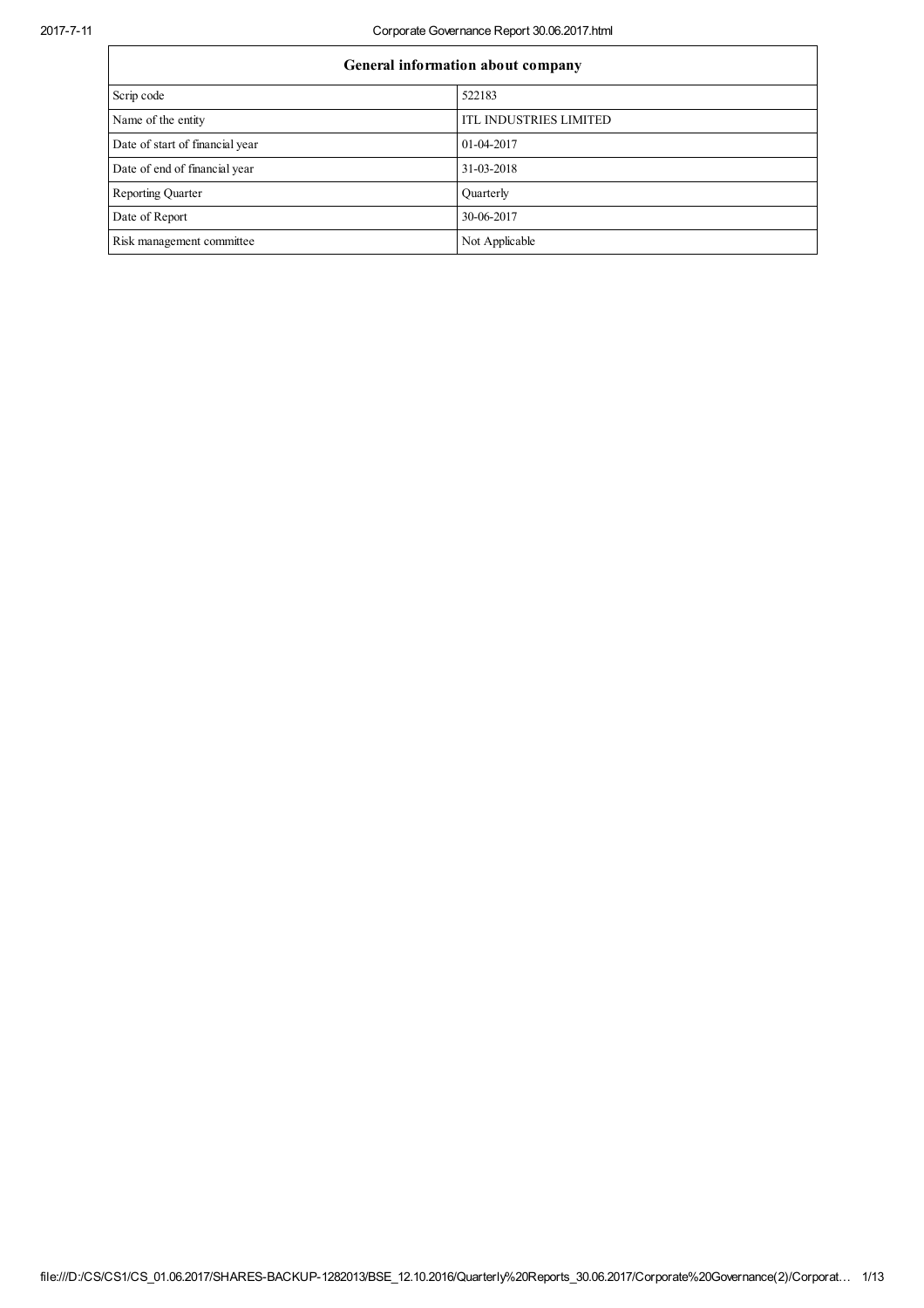|                | <b>Annexure I</b>    |                                      |            |            |                                                       |                               |                               |                                                                                      |                      |                                            |                                                                                                                                                       |                                                                                                                                                                             |                                                                                                                                                                                                                  |       |
|----------------|----------------------|--------------------------------------|------------|------------|-------------------------------------------------------|-------------------------------|-------------------------------|--------------------------------------------------------------------------------------|----------------------|--------------------------------------------|-------------------------------------------------------------------------------------------------------------------------------------------------------|-----------------------------------------------------------------------------------------------------------------------------------------------------------------------------|------------------------------------------------------------------------------------------------------------------------------------------------------------------------------------------------------------------|-------|
|                |                      |                                      |            |            |                                                       |                               |                               | Annexure I to be submitted by listed entity on quarterly basis                       |                      |                                            |                                                                                                                                                       |                                                                                                                                                                             |                                                                                                                                                                                                                  |       |
|                |                      |                                      |            |            |                                                       |                               |                               | I. Composition of Board of Directors                                                 |                      |                                            |                                                                                                                                                       |                                                                                                                                                                             |                                                                                                                                                                                                                  |       |
|                |                      |                                      |            |            |                                                       |                               |                               | Disclosure of notes on composition of board of directors explanatory                 |                      |                                            |                                                                                                                                                       |                                                                                                                                                                             |                                                                                                                                                                                                                  |       |
|                |                      |                                      |            |            |                                                       |                               |                               | Is there any change in information of board of directors compare to previous quarter |                      |                                            |                                                                                                                                                       |                                                                                                                                                                             |                                                                                                                                                                                                                  |       |
| <b>Sr</b>      | Title<br>(Mr)<br>Ms) | Name of the<br>Director              | <b>PAN</b> | <b>DIN</b> | Category 1<br>of directors                            | Category 2<br>of<br>directors | Category<br>3 of<br>directors | Date of<br>appointment<br>in the<br>current term                                     | Date of<br>cessation | Tenure<br>of<br>director<br>(in<br>months) | No of<br>Directorship<br>in listed<br>entities<br>including<br>this listed<br>entity<br>(Refer<br>Regulation<br>$25(1)$ of<br>Listing<br>Regulations) | Number<br>of<br>memberships<br>in Audit/<br>Stakeholder<br>Committee(s)<br>including this<br>listed entity<br>(Refer<br>Regulation<br>$26(1)$ of<br>Listing<br>Regulations) | No of<br>post of<br>Chairperson<br>in Audit/<br>Stakeholder<br>Committee<br>held in<br>listed<br>entities<br>including<br>this listed<br>entity<br>(Refer<br>Regulation<br>$26(1)$ of<br>Listing<br>Regulations) | Notes |
| $\mathbf{1}$   | Mr                   | <b>RAJENDRA</b><br><b>SINGH JAIN</b> | ABFPJ3780J | 00256515   | Executive<br>Director                                 | Not<br>Applicable             | <b>MD</b>                     | $01-02-2016$                                                                         |                      |                                            | $\mathbf{1}$                                                                                                                                          | $\mathbf{0}$                                                                                                                                                                | $\mathbf{0}$                                                                                                                                                                                                     |       |
| $\overline{2}$ | Mr                   | <b>MAHENDRA</b><br><b>SINGH JAIN</b> | ABHPJ9591R | 00256047   | Executive<br>Director                                 | Not<br>Applicable             | MD                            | $01-02-2016$                                                                         |                      |                                            | 1                                                                                                                                                     | $\theta$                                                                                                                                                                    | $\mathbf{0}$                                                                                                                                                                                                     |       |
| $\overline{3}$ | Mr                   | <b>MANOHAR</b><br><b>SINGH JAIN</b>  | ABVPJ0836F | 00256131   | Non-<br>Executive -<br>Non<br>Independent<br>Director | Not<br>Applicable             |                               | 25-01-1989                                                                           |                      |                                            | $\mathbf{1}$                                                                                                                                          | $\mathbf{0}$                                                                                                                                                                | $\mathbf{0}$                                                                                                                                                                                                     |       |
| $\overline{4}$ | Mr                   | N<br><b>CHAKRABORTY</b>              | AAAPC2628J | 00443524   | Non-<br>Executive -<br>Independent<br>Director        | Not<br>Applicable             |                               | 27-09-2014                                                                           |                      | 33                                         | 1                                                                                                                                                     | 2                                                                                                                                                                           | $\overline{c}$                                                                                                                                                                                                   |       |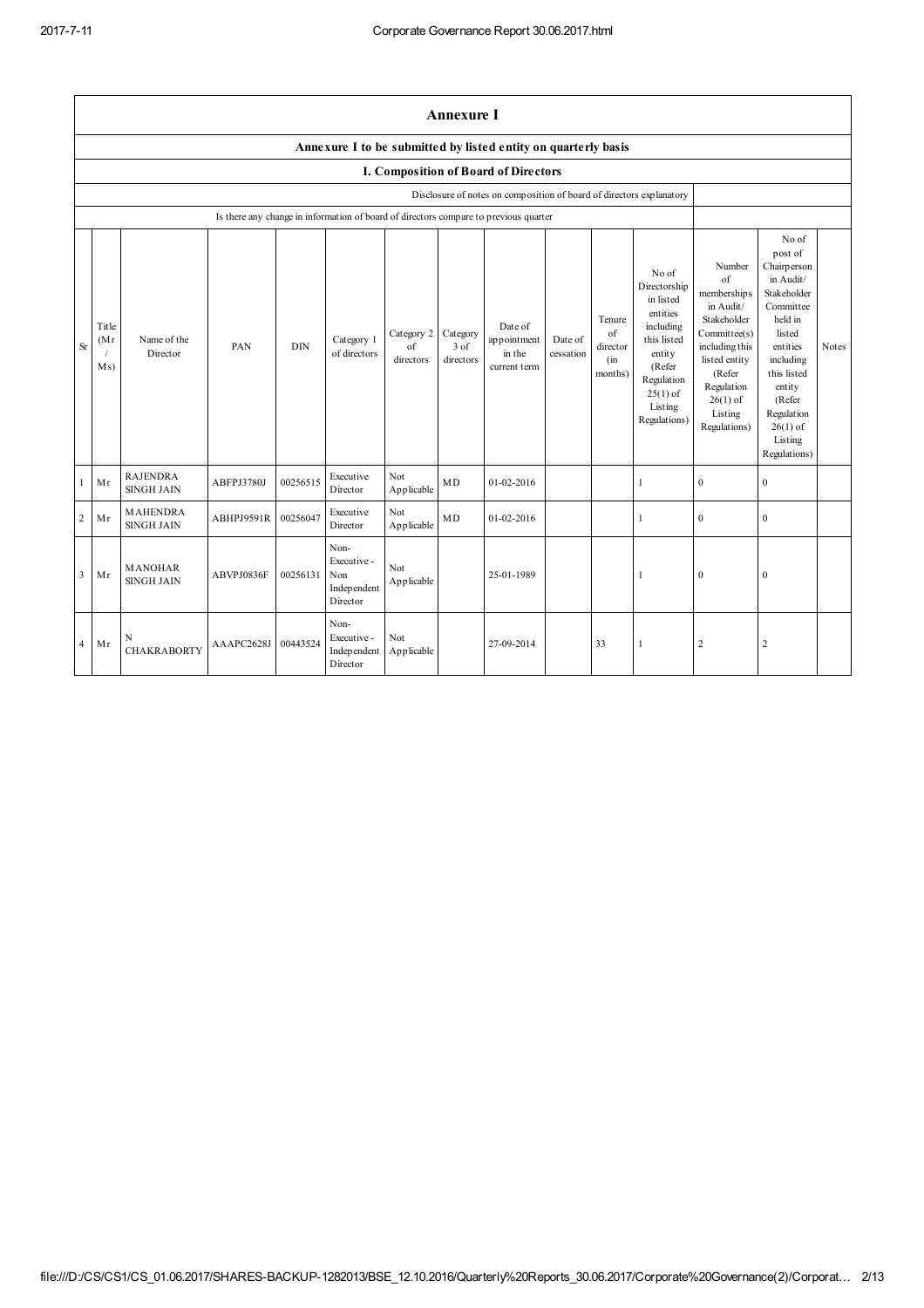|                | <b>Annexure I</b>     |                               |            |            |                                                |                               |                                 |                                                                |                      |                                            |                                                                                                                                                       |                                                                                                                                                                                     |                                                                                                                                                                                                                  |       |
|----------------|-----------------------|-------------------------------|------------|------------|------------------------------------------------|-------------------------------|---------------------------------|----------------------------------------------------------------|----------------------|--------------------------------------------|-------------------------------------------------------------------------------------------------------------------------------------------------------|-------------------------------------------------------------------------------------------------------------------------------------------------------------------------------------|------------------------------------------------------------------------------------------------------------------------------------------------------------------------------------------------------------------|-------|
|                |                       |                               |            |            |                                                |                               |                                 | Annexure I to be submitted by listed entity on quarterly basis |                      |                                            |                                                                                                                                                       |                                                                                                                                                                                     |                                                                                                                                                                                                                  |       |
|                |                       |                               |            |            |                                                |                               |                                 | I. Composition of Board of Directors                           |                      |                                            |                                                                                                                                                       |                                                                                                                                                                                     |                                                                                                                                                                                                                  |       |
| <b>Sr</b>      | Title<br>(Mr)<br>M s) | Name of<br>the<br>Director    | PAN        | <b>DIN</b> | Category 1<br>of directors                     | Category 2<br>of<br>directors | Category<br>$3$ of<br>directors | Date of<br>appointment<br>in the<br>current term               | Date of<br>cessation | Tenure<br>of<br>director<br>(in<br>months) | No of<br>Directorship<br>in listed<br>entities<br>including<br>this listed<br>entity<br>(Refer<br>Regulation<br>$25(1)$ of<br>Listing<br>Regulations) | Number<br>$\sigma$ f<br>memberships<br>in Audit/<br>Stakeholder<br>Committee(s)<br>including this<br>listed entity<br>(Refer<br>Regulation<br>$26(1)$ of<br>Listing<br>Regulations) | No of<br>post of<br>Chairperson<br>in Audit/<br>Stakeholder<br>Committee<br>held in<br>listed<br>entities<br>including<br>this listed<br>entity<br>(Refer<br>Regulation<br>$26(1)$ of<br>Listing<br>Regulations) | Notes |
| $\overline{5}$ | Mr                    | SK.<br><b>KAPOOR</b>          | AEBPK7093Q | 00443807   | Non-<br>Executive -<br>Independent<br>Director | Not<br>Applicable             |                                 | 27-09-2014                                                     |                      | 33                                         | $\overline{1}$                                                                                                                                        | $\sqrt{2}$                                                                                                                                                                          | $\mathbf{0}$                                                                                                                                                                                                     |       |
| 6              | Mrs                   | <b>PRATIMA</b><br><b>JAIN</b> | AICPJ6425A | 06955665   | Non-<br>Executive -<br>Independent<br>Director | Not<br>Applicable             |                                 | 27-09-2014                                                     |                      | 33                                         | $\mathbf{1}$                                                                                                                                          | $\sqrt{2}$                                                                                                                                                                          | $\mathbf{0}$                                                                                                                                                                                                     |       |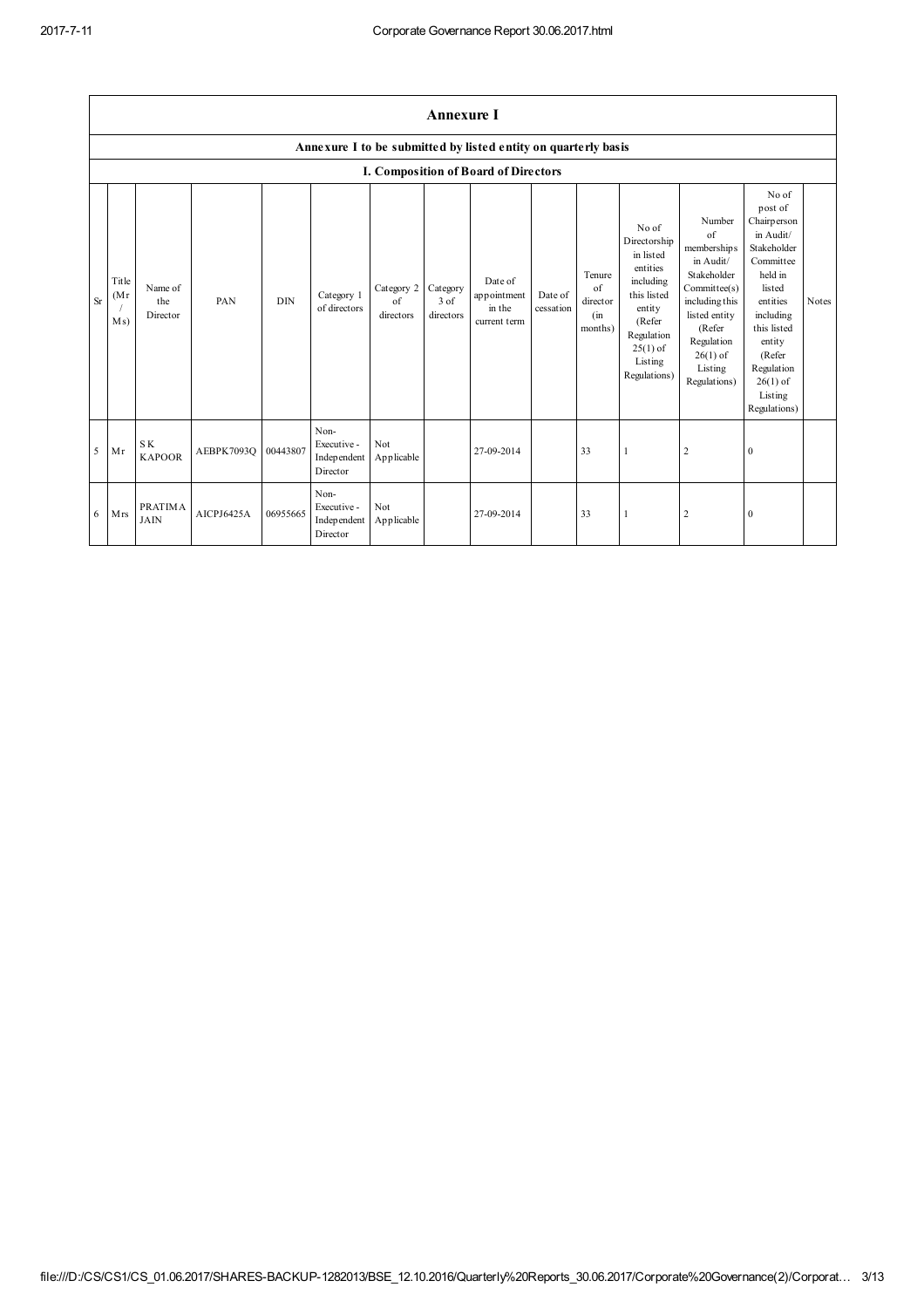|                | <b>Annexure 1</b>                        |                              |                                                                              |                            |                            |  |
|----------------|------------------------------------------|------------------------------|------------------------------------------------------------------------------|----------------------------|----------------------------|--|
|                |                                          |                              | <b>II. Composition of Committees</b>                                         |                            |                            |  |
|                |                                          |                              | Disclosure of notes on composition of committees explanatory                 | Textual Information(1)     |                            |  |
|                |                                          |                              | Is there any change in information of committees compare to previous quarter |                            |                            |  |
| Sr             | Name Of Committee                        | Name of Committee<br>members | Category 1 of directors                                                      | Category 2 of<br>directors | Name of other<br>committee |  |
| 1              | Audit Committee                          | Mr. N Chakraborty            | Non-Executive - Independent<br>Director                                      | Chairperson                |                            |  |
| $\overline{c}$ | Audit Committee                          | Dr. S K Kapoor               | Non-Executive - Independent<br>Director                                      | Member                     |                            |  |
| 3              | Audit Committee                          | Dr. Pratima Jain             | Non-Executive - Independent<br>Director                                      | Member                     |                            |  |
| $\overline{4}$ | Nomination and remuneration<br>committee | Mr. N Chakraborty            | Non-Executive - Independent<br>Director                                      | Member                     |                            |  |
| 5              | Nomination and remuneration<br>committee | Dr. S K Kapoor               | Non-Executive - Independent<br>Director                                      | Chairperson                |                            |  |
| 6              | Nomination and remuneration<br>committee | Dr. Pratima Jain             | Non-Executive - Independent<br>Director                                      | Member                     |                            |  |
|                | Stakeholders Relationship<br>Committee   | Mr. N Chakraborty            | Non-Executive - Independent<br>Director                                      | Chairperson                |                            |  |
| 8              | Stakeholders Relationship<br>Committee   | Dr. S K Kapoor               | Non-Executive - Independent<br>Director                                      | Member                     |                            |  |
| $\mathbf Q$    | Stakeholders Relationship<br>Committee   | Dr. Pratima Jain             | Non-Executive - Independent<br>Director                                      | Member                     |                            |  |
|                | 10 Risk Management Committee             | Mr. Mahendra Singh<br>Jain   | <b>Executive Director</b>                                                    | Chairperson                |                            |  |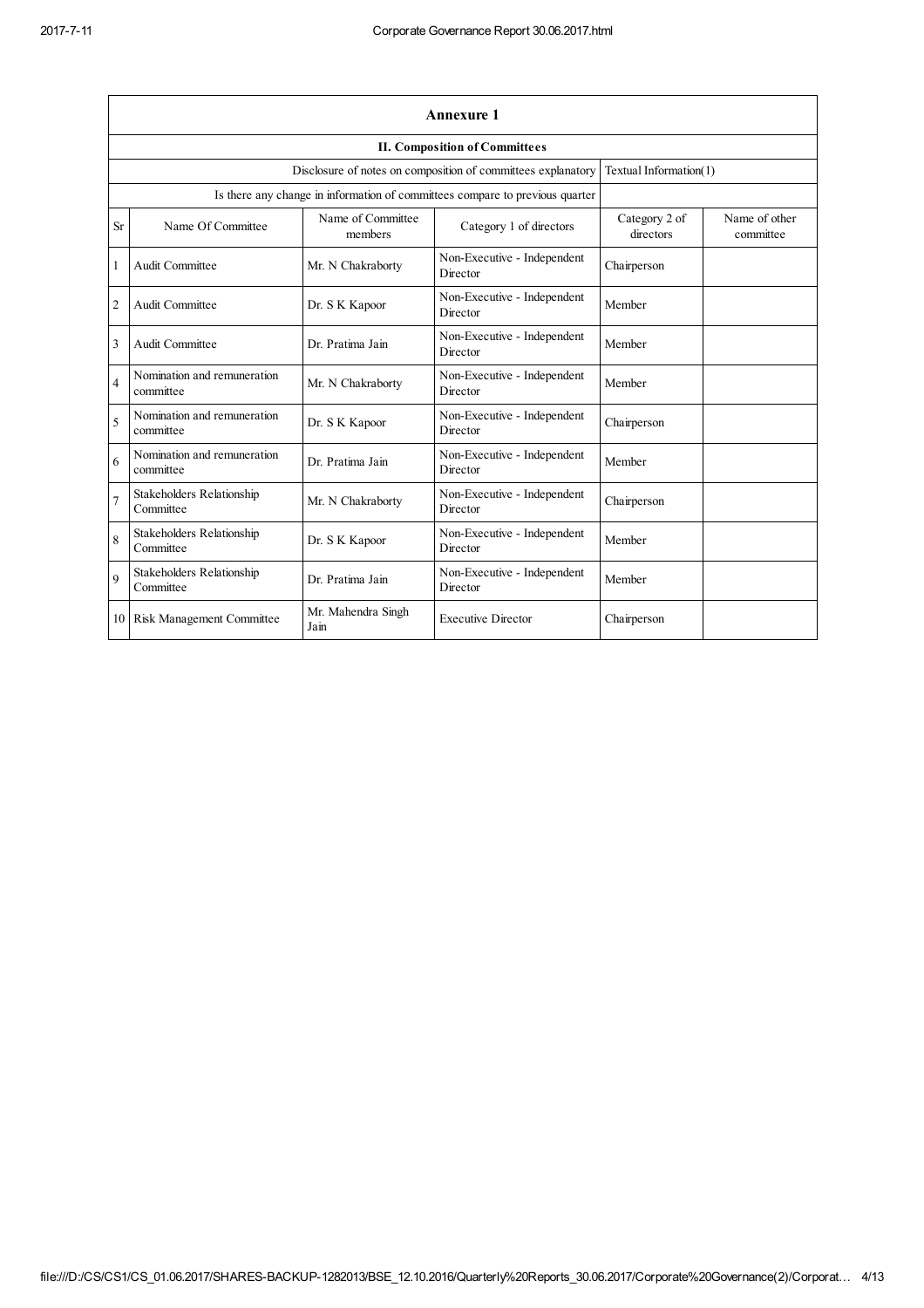|           | Annexure 1                           |                              |                                         |                            |                            |  |  |  |
|-----------|--------------------------------------|------------------------------|-----------------------------------------|----------------------------|----------------------------|--|--|--|
|           | <b>II. Composition of Committees</b> |                              |                                         |                            |                            |  |  |  |
| <b>Sr</b> | Name Of Committee                    | Name of Committee<br>members | Category 1 of directors                 | Category 2 of<br>directors | Name of other<br>committee |  |  |  |
| 11        | Risk Management<br>Committee         | Mr. N Chakraborty            | Non-Executive - Independent<br>Director | Member                     |                            |  |  |  |
| 12        | Risk Management<br>Committee         | Dr. S K Kapoor               | Non-Executive - Independent<br>Director | Member                     |                            |  |  |  |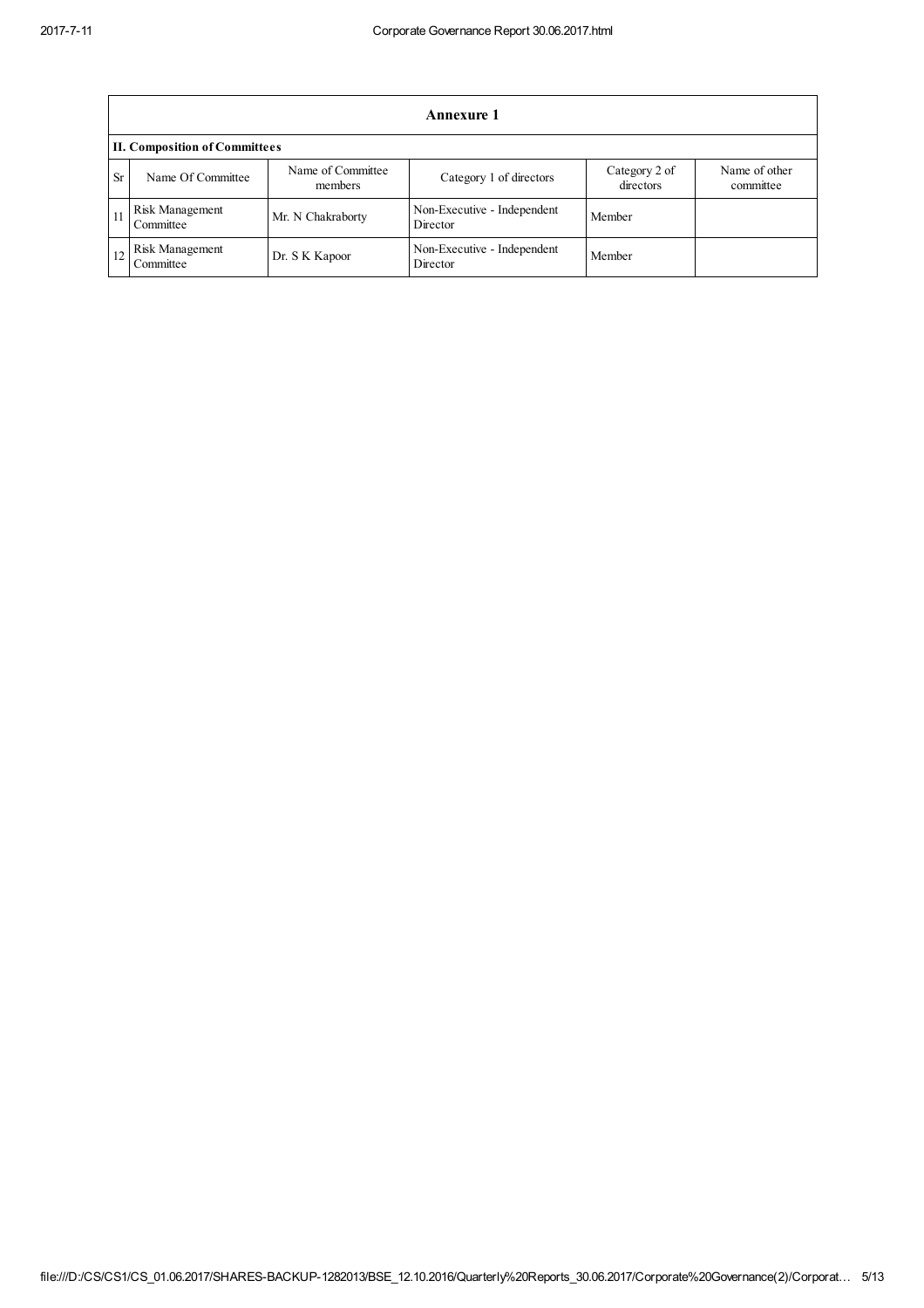|                        | <b>Text Block</b>                                                                                   |
|------------------------|-----------------------------------------------------------------------------------------------------|
| Textual Information(1) | The Company has constituted Risk Management Committee although it is not applicable to the Company. |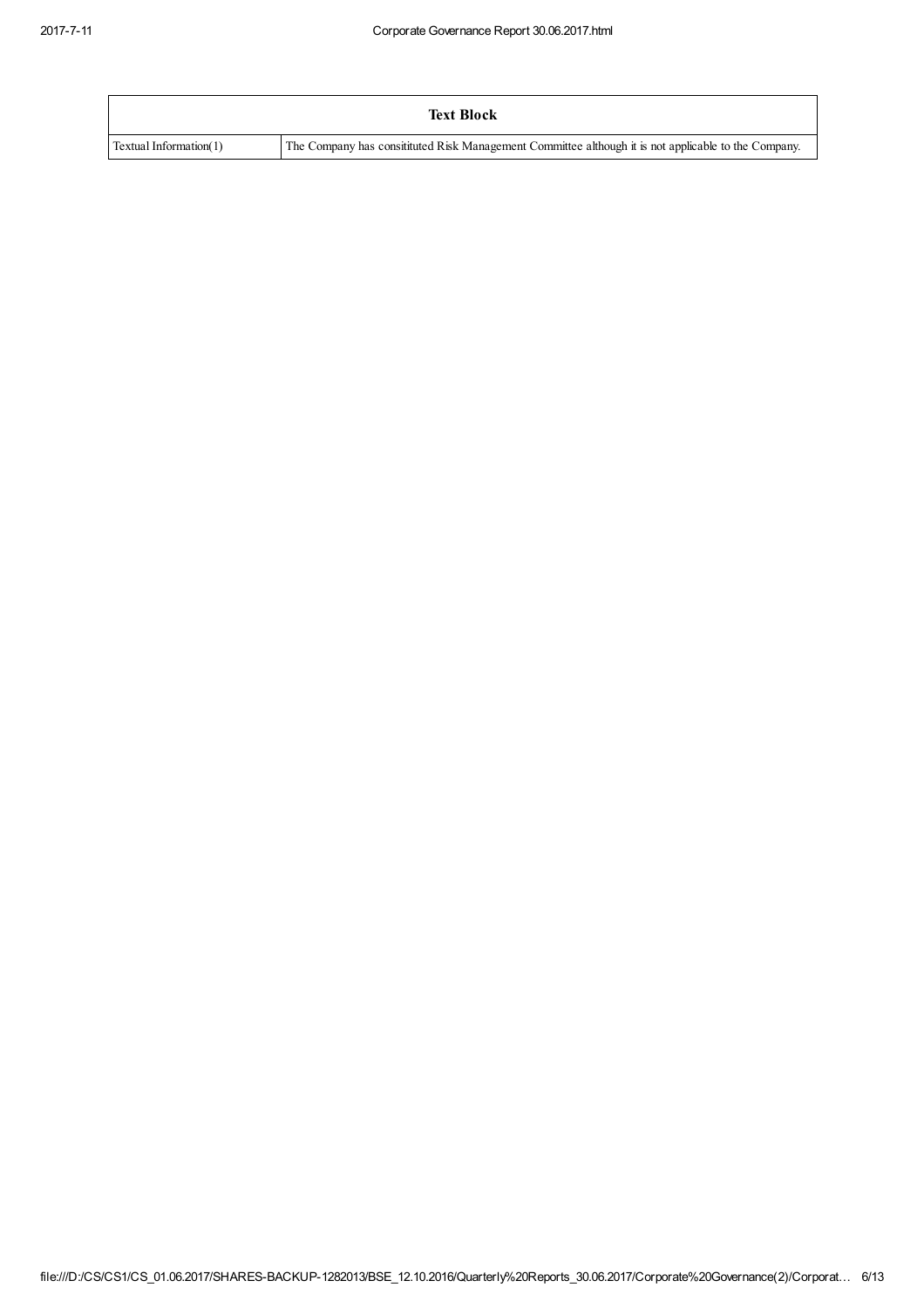|                | Annexure 1                                                       |                                                         |                                                                |  |  |  |  |
|----------------|------------------------------------------------------------------|---------------------------------------------------------|----------------------------------------------------------------|--|--|--|--|
|                | Annexure 1                                                       |                                                         |                                                                |  |  |  |  |
|                | III. Meeting of Board of Directors                               |                                                         |                                                                |  |  |  |  |
|                | Disclosure of notes on meeting of board of directors explanatory |                                                         |                                                                |  |  |  |  |
| Sr             | $Date(s)$ of meeting (if any) in the<br>previous quarter         | $Date(s)$ of meeting (if any) in the<br>current quarter | Maximum gap between any two consecutive (in<br>number of days) |  |  |  |  |
|                | 13-02-2017                                                       |                                                         |                                                                |  |  |  |  |
| $\overline{2}$ |                                                                  | 27-04-2017                                              | 72                                                             |  |  |  |  |
| 3              |                                                                  | 30-05-2017                                              | 32                                                             |  |  |  |  |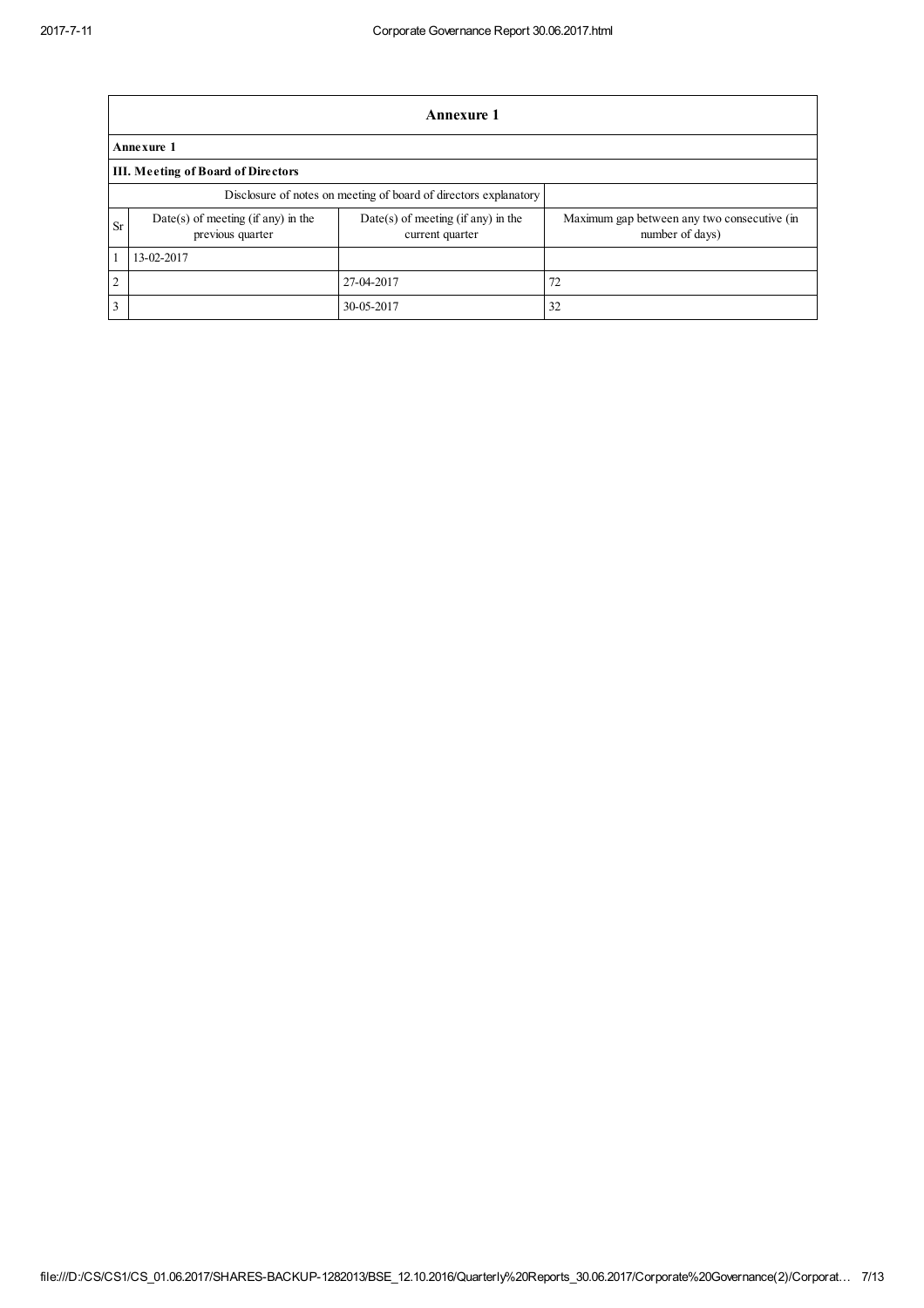|           | <b>Annexure 1</b>                                        |                                                                     |                                                     |                                           |                                                                     |                                                                            |                               |  |
|-----------|----------------------------------------------------------|---------------------------------------------------------------------|-----------------------------------------------------|-------------------------------------------|---------------------------------------------------------------------|----------------------------------------------------------------------------|-------------------------------|--|
|           | <b>IV. Meeting of Committees</b>                         |                                                                     |                                                     |                                           |                                                                     |                                                                            |                               |  |
|           | Disclosure of notes on meeting of committees explanatory |                                                                     |                                                     |                                           |                                                                     |                                                                            |                               |  |
| <b>Sr</b> | Name of<br>Committee                                     | $Date(s)$ of meeting of<br>the committee in the<br>relevant quarter | Whether<br>requirement of<br>Ouorum met<br>(Yes/No) | Requirement<br>of Ouorum<br>met (details) | $Date(s)$ of meeting of<br>the committee in the<br>previous quarter | Maximum gap between any<br>two consecutive meetings (in<br>number of days) | Name of<br>other<br>committee |  |
|           | Audit<br>Committee                                       | 30-05-2017                                                          | Yes                                                 | All Members<br>Present                    | 13-02-2017                                                          | 105                                                                        |                               |  |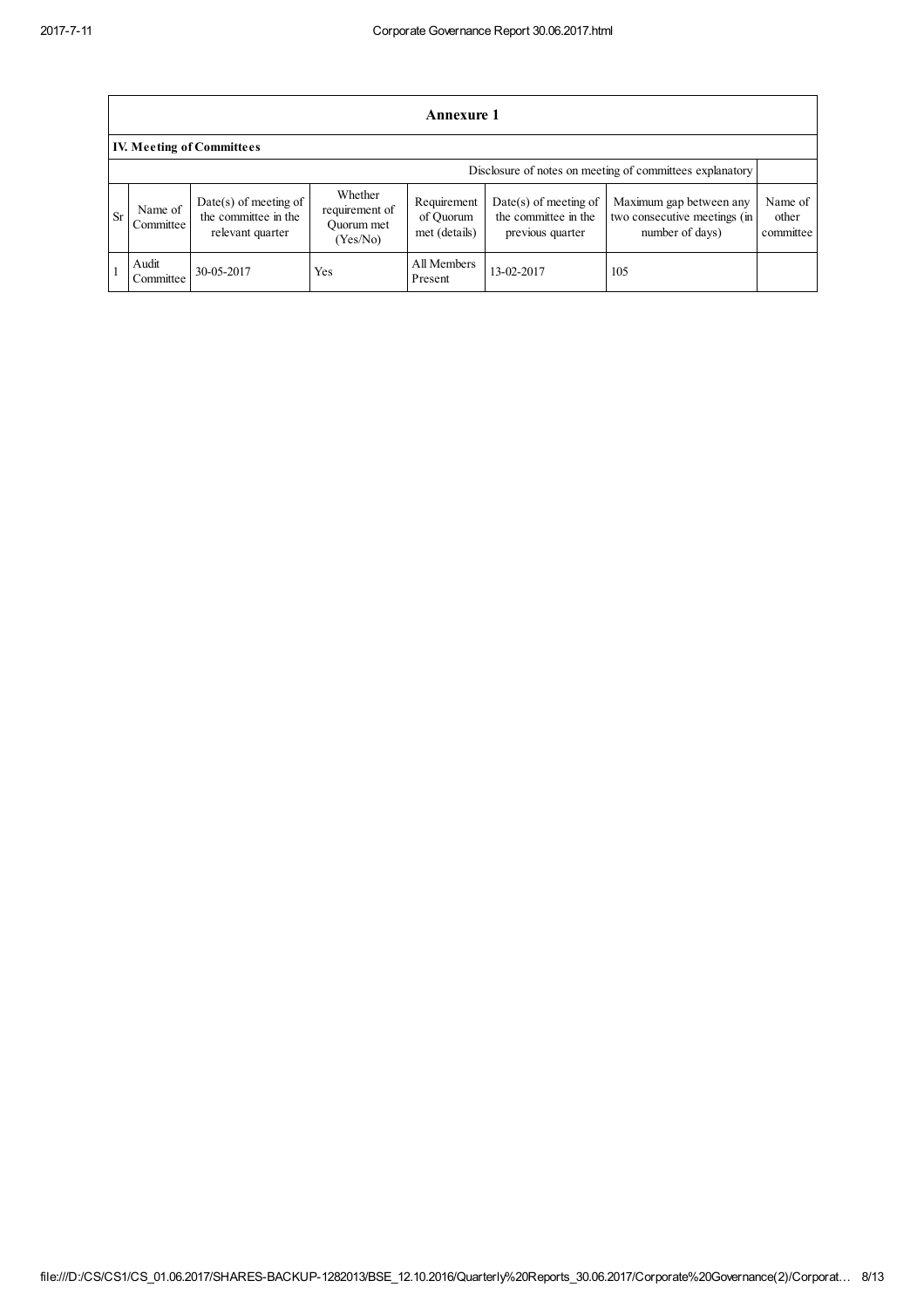|                | <b>Annexure 1</b>                                                                                         |                                  |                                                                    |  |  |  |  |
|----------------|-----------------------------------------------------------------------------------------------------------|----------------------------------|--------------------------------------------------------------------|--|--|--|--|
|                | V. Related Party Transactions                                                                             |                                  |                                                                    |  |  |  |  |
|                | Subject                                                                                                   | Compliance status<br>(Yes/No/NA) | If status is "No" details of non-<br>compliance may be given here. |  |  |  |  |
|                | Whether prior approval of audit committee obtained                                                        | Yes                              |                                                                    |  |  |  |  |
| $\overline{2}$ | Whether shareholder approval obtained for material RPT                                                    | NA                               |                                                                    |  |  |  |  |
| $\overline{3}$ | Whether details of RPT entered into pursuant to omnibus approval have<br>been reviewed by Audit Committee | Yes                              |                                                                    |  |  |  |  |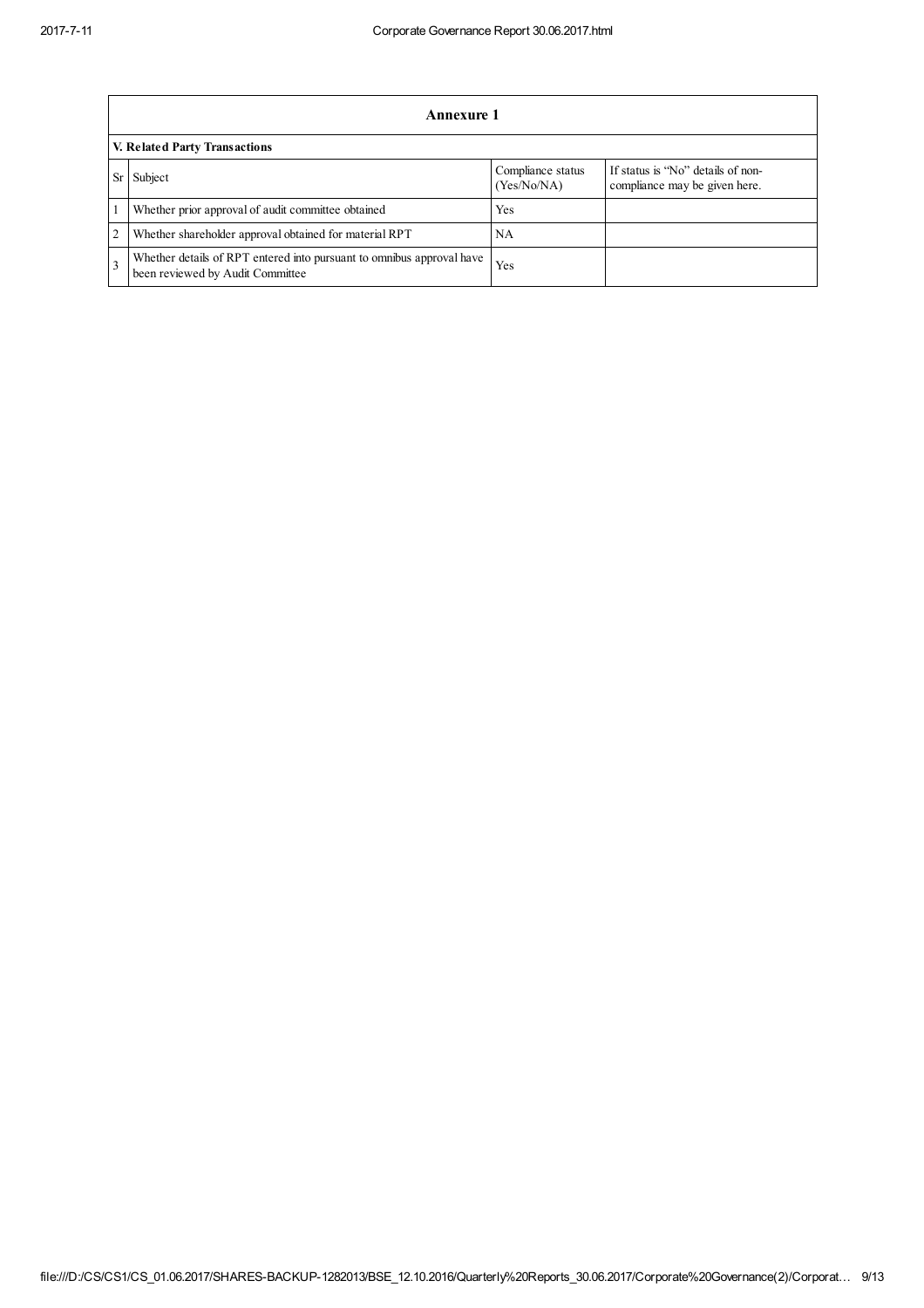|                | <b>Annexure 1</b>                                                                                                                                                                                               |                               |  |  |  |  |  |
|----------------|-----------------------------------------------------------------------------------------------------------------------------------------------------------------------------------------------------------------|-------------------------------|--|--|--|--|--|
|                | <b>VI. Affirmations</b>                                                                                                                                                                                         |                               |  |  |  |  |  |
| Sr             | Subject                                                                                                                                                                                                         | Compliance<br>status (Yes/No) |  |  |  |  |  |
|                | The composition of Board of Directors is in terms of SEBI (Listing obligations and disclosure requirements) Regulations,<br>2015                                                                                | Yes                           |  |  |  |  |  |
| $\overline{2}$ | The composition of the following committees is in terms of SEBI(Listing obligations and disclosure requirements)<br>Regulations, 2015 a. Audit Committee                                                        | Yes                           |  |  |  |  |  |
| $\overline{3}$ | The composition of the following committees is in terms of SEBI(Listing obligations and disclosure requirements)<br>Regulations, 2015. b. Nomination & remuneration committee                                   | Yes                           |  |  |  |  |  |
| $\overline{4}$ | The composition of the following committees is in terms of SEBI(Listing obligations and disclosure requirements)<br>Regulations, 2015. c. Stakeholders relationship committee                                   | Yes                           |  |  |  |  |  |
| 5              | The composition of the following committees is in terms of SEBI(Listing obligations and disclosure requirements)<br>Regulations, 2015. d. Risk management committee (applicable to the top 100 listed entities) | <b>NA</b>                     |  |  |  |  |  |
| 6              | The committee members have been made aware of their powers, role and responsibilities as specified in SEBI (Listing<br>obligations and disclosure requirements) Regulations, 2015.                              | Yes                           |  |  |  |  |  |
|                | The meetings of the board of directors and the above committees have been conducted in the manner as specified in<br>SEBI (Listing obligations and disclosure requirements) Regulations, 2015.                  | Yes                           |  |  |  |  |  |
| 8              | This report and/or the report submitted in the previous quarter has been placed before Board of Directors.                                                                                                      | Yes                           |  |  |  |  |  |
| 9              | Any comments/observations/advice of Board of Directors may be mentioned here:                                                                                                                                   | Textual<br>Information $(1)$  |  |  |  |  |  |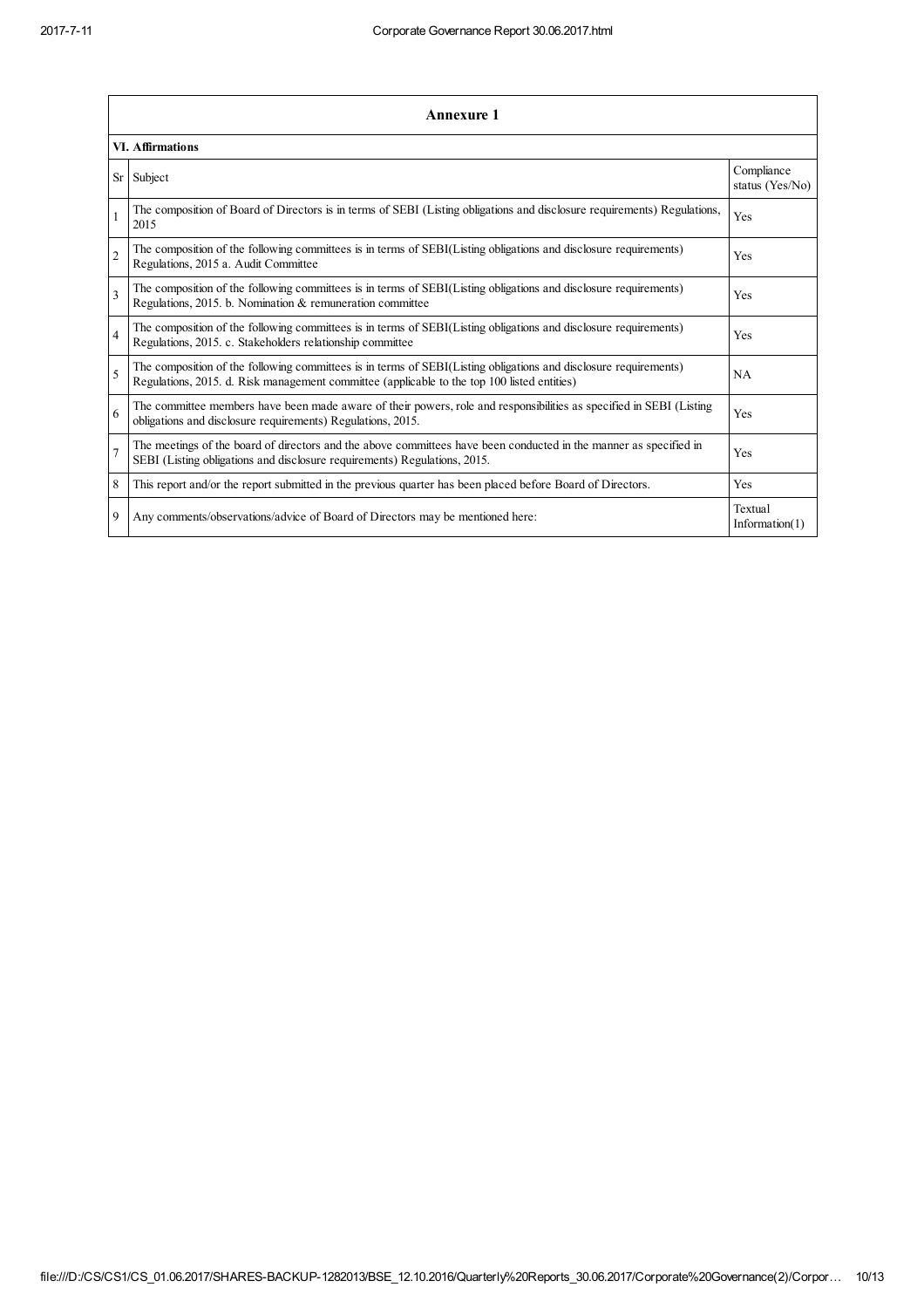|                        | <b>Text Block</b>                                                                                   |
|------------------------|-----------------------------------------------------------------------------------------------------|
| Textual Information(1) | The Company has constituted Risk Management Committee although it is not applicable to the Company. |